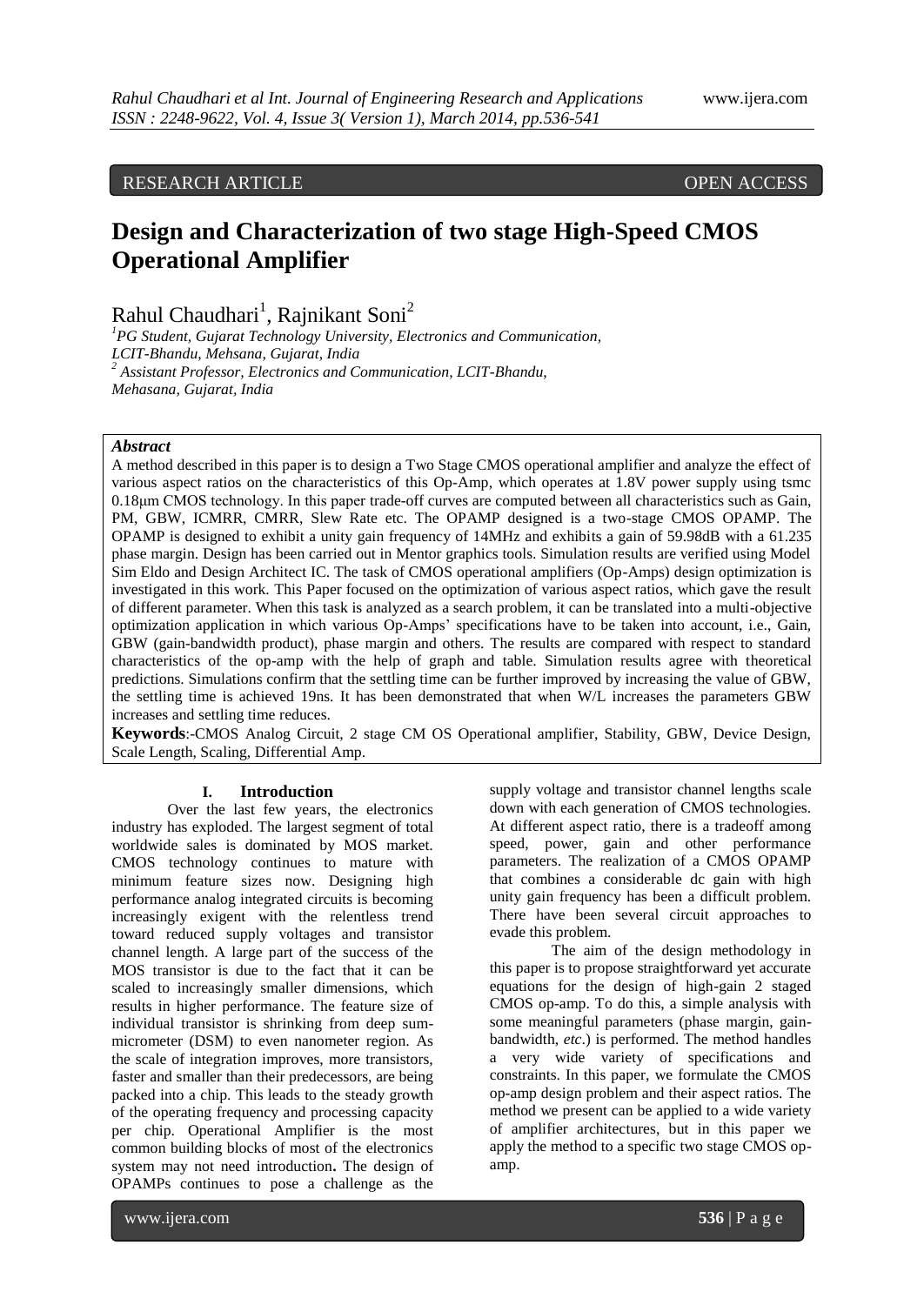The variation in the performance of the op-amp with variations in the width and length of the CMOS and the effect of scaling the gate oxide thickness is discussed.

 The simulation results have been obtained by tsmc 0.18 micron CMOS technology. Design has been carried out in Mentor Graphics tool. Simulation results are verified using Model Sim Eldo and Design Architect IC. Scaling effects are analyzed through experimental data and computer simulations. This search technique can be successfully applied to a class of optimization problems. After the simulation, most of the transistors' size still needed to be modified in order to optimize the performance. High gain in operational amplifiers is not the only desired figure of merit for all kind of signal processing applications. Simultaneously optimizing all parameters has become mandatory now a day in operational amplifier design. In this case, the slew rate will increase for an increase in current. However, if the widths of the devices are increased with the bias voltages held constant. Thus, we can conclude that the selection of device sizes depends on trade-offs between stability (phase margin) and slew-rate. As such, for the fastest slew-rate, the smallest channel length (180 nm) will be used, and at this length, the device is in the short channel regime and will require short channel topologies.

# **Outline of paper**

This paper composed this work. Section II discusses the 2 stage amplifier and design optimization. Section III reviews the 2 stage CMOS Op-amp schematic design. Its specifications are briefly clarified, also gives the formula or calculation for designing of 2 stage CMOS Opamp. Section IV presents the simulation results of the proposed op-amp, tables and graphs for optimization technique. Section V gives the scaling and finally section VI concludes this work.

# **II. Block Diagram Of Two Stage CMOS Op-Amp**

Operational Amplifiers are the backbone for many analog circuit designs. Op-Amps are one of the basic and important circuits which have a wide application in several analog circuit such as switched capacitor filters, algorithmic, pipelined and sigma delta A/D converter, sample and hold amplifier etc. The speed and accuracy of these circuits depends on the bandwidth and DC gain of the Op-amp. Larger the bandwidth and gain, higher the speed and accuracy of the amplifier Op-amp are a critical element in analog sampled data circuit, such as SC filters, modulators. The general block diagram of an op-amp with an output buffer is shown below



 **Figure 1. Block diagram of Op-Amp**

The first block is a differential amplifier. It has two inputs which are the inverting and non-inverting voltage. It provides at the output a differential voltage or a differential current that, essentially, depends on the differential input only. The next block is a differential to single-ended converter. It is used to transform the differential signal generated by the first block into a single ended version. Some architecture doesn't require the differential to single ended function; therefore the block can be excluded. In most cases the gain provided by the input stages is not sufficient and additional amplification is required. This is provided by intermediate stage, which is another differential amplifier, driven by the output of the first stage. As this stage uses differential input unbalanced output differential amplifier, so it provide required extra gain. The bias circuit is provided to establish the proper operating point for each transistor in its saturation region. Finally, we have the output buffer stage. It provides the low output impedance and larger output current needed to drive the load of op-amp or improves the slew rate of the op –amp. Even the output stage can be dropped: many integrated applications do not need low output impedance; moreover, the slew rate permitted by the gain stage can be sufficient for the application. If the op-amp is intended to drive a small purely capacitive load, which is the case in many switched capacitor or data conversion applications, the output buffer is not used. When the output stage is not used the circuit, it is an operational transconductance amplifier, *OTA*. The purpose of the compensation circuit is lower the gain at high frequencies and to maintain stability when negative feedback is applied to the op amp.

# **A. Circuit Operation**

 The final circuit designed to meet the required specifications is shown in Figure 2.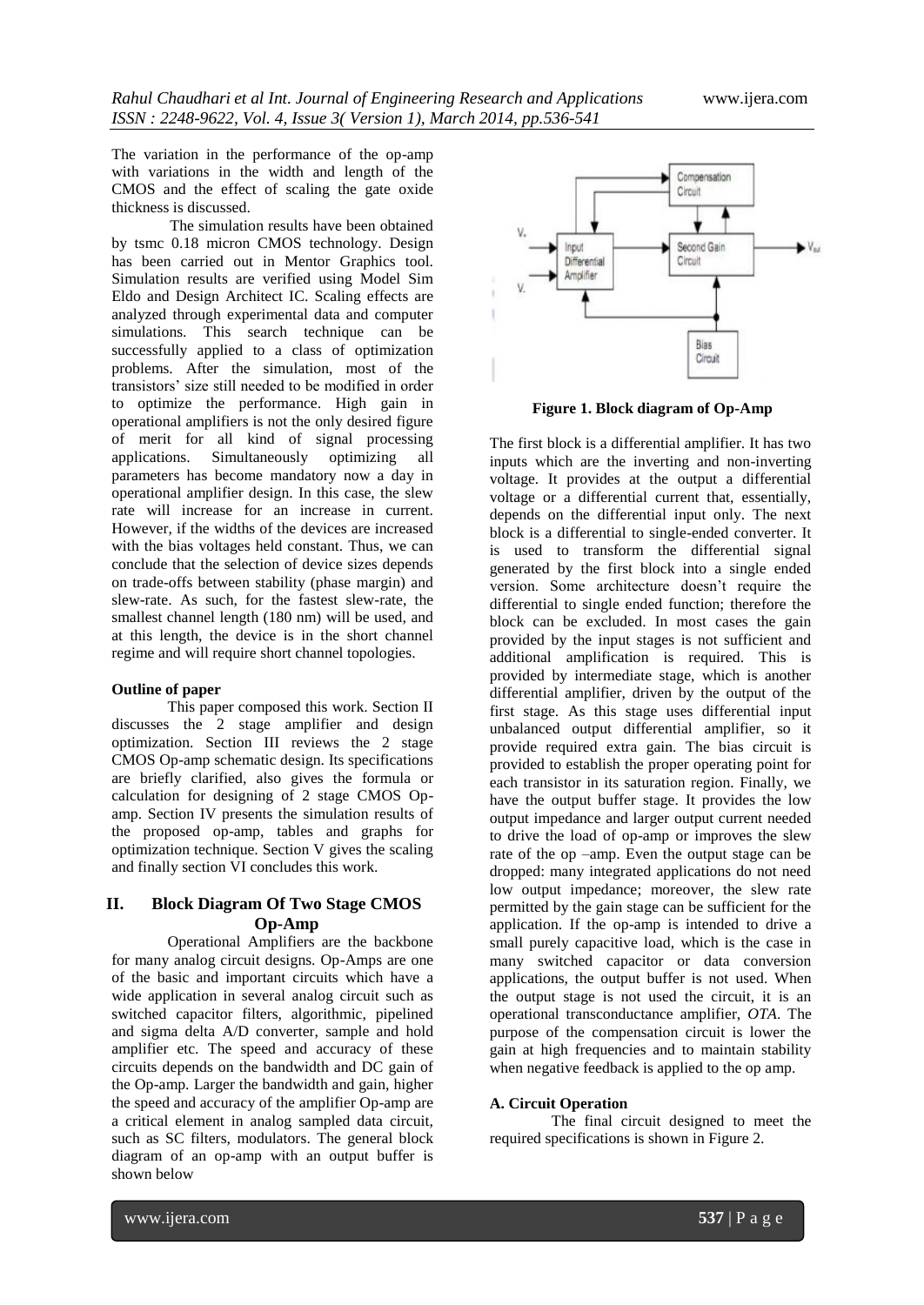

**Figure2. The topology chosen for this Op-Amp design.**

The topology of this circuit is that of a standard CMOS op-amp. It comprised of three subsections of circuit, namely differential gain stage, second gain stage and bias strings. It was found that this topology was able to successfully meet all of the design specifications.

# **B. Differential Gain Stage**

Transistors M1, M2, M3, and M4 form the first stage of the op amp the differential amplifier with differential to single ended transformation. Transistors M1 and M2 are standard N channel MOSFET (NMOS) transistors which form the basic input stage of the amplifier. The gate of M1 is the inverting input and the gate of M2 is the noninverting input. A differential input signal applied across the two input terminals will be amplified according to the gain of the differential stage. The gain of the stage is simply the transconductance of M2 times the total output resistance seen at the drain of M2. The two main resistances that contribute to the output resistance are that of the input transistors themselves and also the output resistance of the active load transistors, M3 and M4. The current mirror active load used in this circuit has three distinct advantages. First, the use of active load devices creates a large output resistance in a relatively small amount of die area. The current mirror topology performs the differential to single-ended conversion of the input signal, and finally, the load also helps with common mode rejection ratio. In this stage, the conversion from differential to single ended is achieved by using a current mirror (M3 and M4). The current from M1 is mirrored by M3 and M4

and subtracted from the current from M2. The differential current from M1 and M2 multiplied by the output resistance of the first stage gives the single-ended output voltage, which constitutes the input of the second gain stage.

# **C. Second Gain Stage**

The second stage is a current sink load inverter. The purpose of the second gain stage, as the name implies, is to provide additional gain in the amplifier. Consisting of transistors M5 and M6, this stage takes the output from the drain of M2 and amplifies it through M5 which is in the standard common source configuration. Again, similar to the differential gain stage, this stage employs an active device, M6, to serve as the load resistance for M5. The gain of this stage is the transconductance of M5 times the effective load resistance comprised of the output resistances of M5 and M6. M6 is the driver while M7 acts as the load.

#### **D. Bias String**

The biasing of the operational amplifier is achieved with only four transistors. Transistors M8 and M9 form a simple current mirror bias string that supplies a voltage between the gate and source of M7 and M6. Transistors M6 and M7 sink a certain amount of current based on their gate to source voltage which is controlled by the bias string. M8 and M9 are diode connected to ensure they operate in the saturation region. Proper biasing of the other transistors in the circuit (M1-M5) is controlled by the node voltages present in the circuit itself. Most importantly, M5 is biased by the gate to source voltage (VGS) set up by the VGS of the current mirror load as are the transistors M1 and M2.

# **III. Design Of The Op-Amp**

The first aspect considered in the design was the specifications to be met. They appear in Table 1.

| <b>Specification Names</b> | Values        |
|----------------------------|---------------|
| Supply VDD                 | 5V            |
| Gain                       | $\geq$ 70dB   |
| <b>Settling Time</b>       | 1µ Sec        |
| <b>Slew Rate</b>           | $10V/\mu$ Sec |
| Input common Mode          | $1.5 - 2.8V$  |
| Range                      |               |
| Common mode                | >60dB         |
| rejection ratio            |               |
| <b>Output Swing</b>        | $1 - 2.8V$    |
| Offset                     | < 10m         |

# Table1. Custom Design Specifications of the amplifier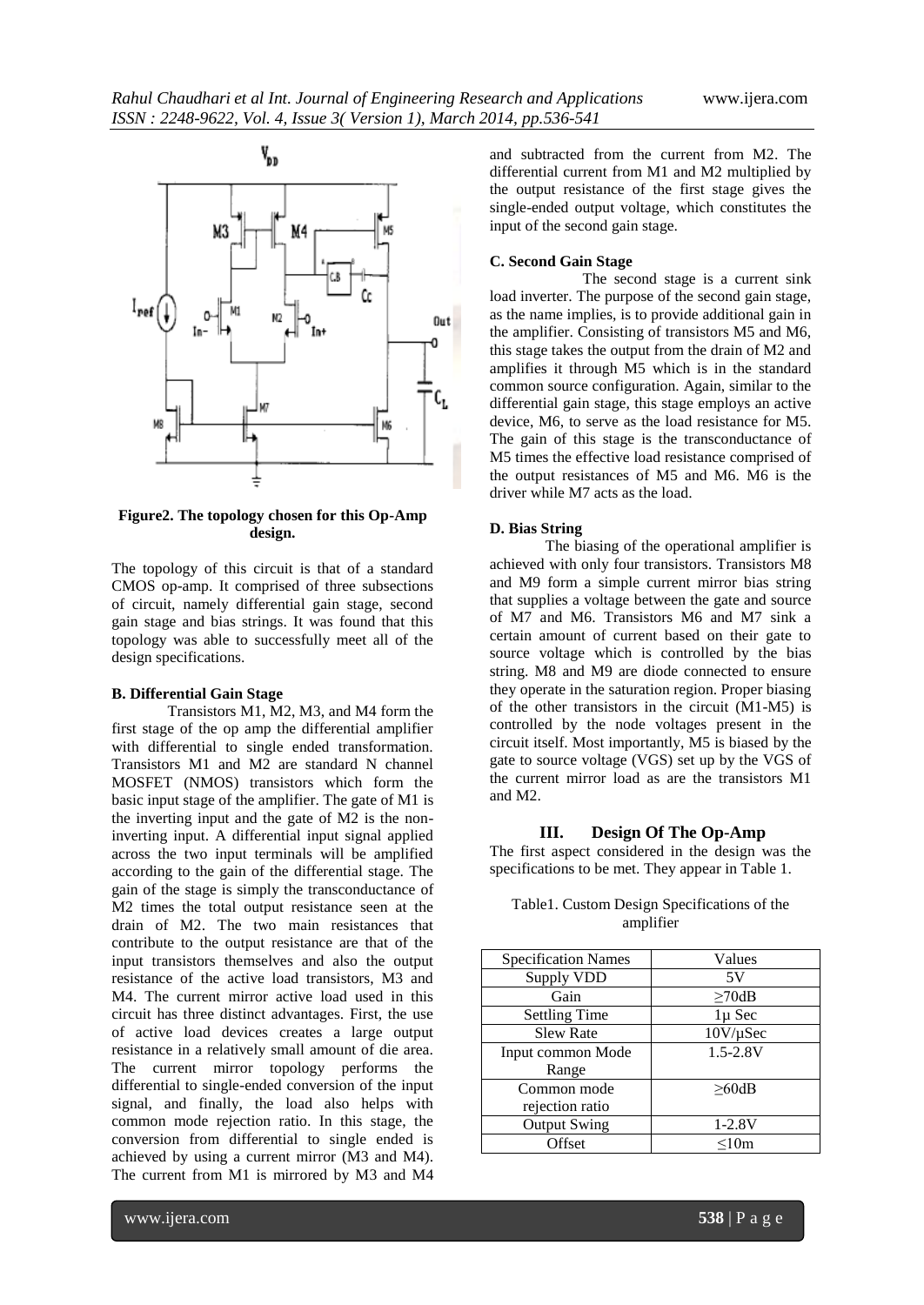# **A. Design Methodology of Op-amp**

3.1.1 Determine the necessary open-loop gain (Ao)  $gm1 = gm2 = gmI, gm6 = gmII, gds2 + gds4 = GI,$ and  $gds6 + gds7 = GII$ 

|                                                                                                                                                | (1)  |
|------------------------------------------------------------------------------------------------------------------------------------------------|------|
| ID= $\frac{\mu n.p \cos(\frac{W}{L})Veff 2}{2}$<br>Gm= $\sqrt{2\mu}n$ , pCox $(\frac{W}{L})$ ID                                                | (2)  |
| Gm= $2 \frac{ID}{Veff}$                                                                                                                        | (3)  |
| Slew rate SR= $\frac{15}{C_2}$                                                                                                                 | (4)  |
| First stage gain $Av1=$                                                                                                                        |      |
| $-gm1$<br>$gds 2+gds 4$                                                                                                                        |      |
| $-2gm2$                                                                                                                                        | (5)  |
| $\overline{I5(\lambda 2+\lambda 4)}$                                                                                                           |      |
| Second stage gain $Av2=$<br>$-gm$ 6                                                                                                            |      |
| $_{gds}$ 6+gds 7                                                                                                                               |      |
| $-gm$ 6                                                                                                                                        | (6)  |
| $I6(\lambda6+\lambda7)$                                                                                                                        | (7)  |
| Gain Bandwidth GB= $\frac{gm1}{Cc}$<br>Output Pole p2= $\frac{-gm6}{c}$<br>RHP zero Z1= $\frac{gm6}{cc}$                                       | (8)  |
|                                                                                                                                                | (9)  |
|                                                                                                                                                |      |
| Positive CMR $V_{in}(max) = VDD - \sqrt{\frac{15}{\beta^3}} -$                                                                                 |      |
|                                                                                                                                                |      |
| Negative CMR $V_{in}$ (min) $= Vss + \sqrt{\frac{15}{\beta 1}} +$<br>$V_{T1}(m\alpha x) = V - \frac{15}{\beta 1} + V = \frac{15}{\beta 1} + V$ |      |
| $V_{T1}(max) + V_{DSS}(Sat)$                                                                                                                   | (11) |
| <b>Saturation Voltage</b>                                                                                                                      |      |
| $V_{DS}(Sat) =$                                                                                                                                |      |
| $\sqrt{\frac{2I_{DS}}{\beta}}$                                                                                                                 | (12) |
|                                                                                                                                                |      |

It is assumed that all transistors are in saturation for the above relationships.

The design in this project is a two-stage op amp with an n-channel input pair. The op amp uses a dual-polarity power supply (Vdd and Vss) so the ac signals can swing above and below ground and also be centered at ground. The hand calculation results provided the estimated parameters (such as transistor width and length, capacitance, etc.) to make the circuit schematic (shown in figure 3) in Design Architect IC and for the circuit analysis in Model Sim Eldo of Mentor Graphic Tool.Schematic used in this design is



# **Figure 3. Schematic design of 2 stage CMOS Op-Amp**

**Open Loop Gain:** It is the ratio between output voltage and differential input voltage. Because the output signal is much larger than the input signal, so it is commonly called as large signal voltage gain.

**Slew Rate:** The maximum rate of change of output voltage per unit time. (dVo/dt) The slope of the output signal is the slew rate.

**Rise Time:** the time required by the output to go from 10% to 90% of its final value is called the rise time.

**CMRR:** Common Mode Rejection ratio is the ratio between differential gain and common mode gain.

# **IV. Simulation Results**

To analyze the behavior of variations in aspect ratios, first discuss the results of basic design of two stage CMOS Op-amp

**A. AC Analysis** In AC- Analysis we determine Phase margin, Gain and GB of the OP-Amp.

- $\triangleright$  Start frequency = 1Hz
- $\triangleright$  Stop frequency = 10 MHz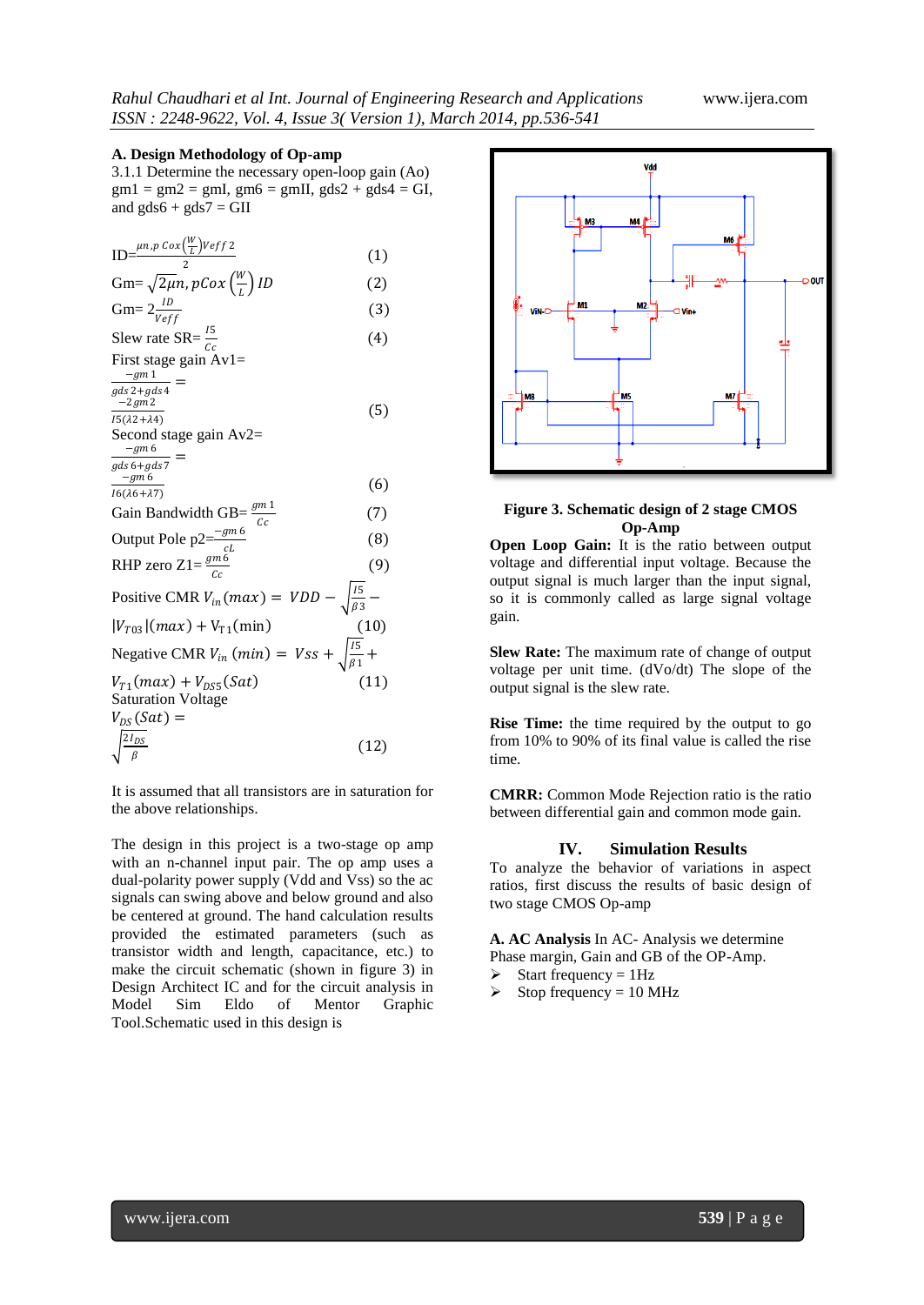

**Figure 4. Output of AC Analysis**

10.00

dní ne

Fred

-44.89486

Gain Crossover: 49.835 MEGHz

 $234$  1 maps  $234$  10 maps  $^2$ 

 $(2: 73, 40671K)$  (dx = 73,40571K)

3 4 100.0MEG<sup>2</sup> 3 4

 $1.06 - 2.34$ 

 $\overline{11}$ 

Output: The output results of AC analysis is as follows

Gain =  $60dB$   $\omega - 3db = 1.3 \text{ KHz}$ Phase margin =  $61.24^{\circ}$  ωUGB = 49.84MHz

 $1.0K$   $2.34$ 

# **B. Transient Analysis**

 $60.0 -$ 

 $50.0 \begin{array}{c} 40.0 - \\ 30.0 - \end{array}$ 

 $20.0 \frac{10.0}{0.0}$ 

 $-10.0$  $\Sigma$  -20.1.

 $-50.0$ 

 $\mathbf{u}$ 

 $-20.0$  $\begin{bmatrix} -20.0 & -1 \\ -40.0 & -1 \\ -60.0 & -1 \\ 0 & -80.0 & -1 \\ 0 & 0 & 0 \\ -100.0 & -1 \\ 0 & 0 & 0 \\ 0 & 0 & 0 \\ 0 & 0 & 0 \\ 0 & 0 & 0 \\ 0 & 0 & 0 \\ 0 & 0 & 0 \\ 0 & 0 & 0 \\ 0 & 0 & 0 \\ 0 & 0 & 0 \\ 0 & 0 & 0 \\ 0 & 0 & 0 \\ 0 & 0 & 0 \\ 0 & 0 & 0 \\ 0 & 0 & 0 \\ 0 & 0 & 0 \\ 0 & 0 & 0 \\ 0 & 0 & 0 \\ 0 &$ 

 $\begin{array}{c}\n 0.100 \\
-0.120 \\
-0.140 \\
-0.160 \\
-0.00\n \end{array}$ 

 $-220.0$  $-240.0$ 

 $-260.0$ <br> $-280.0$ 

-30.0-Gain Margin: 29.156 dB  $-40.0$ 

Phase Margin: 61.235 degree

 $100000$ <sup>1</sup>

 $100.0 \t234$ 

(ais)

This analysis helps to determine the delay of the op-amp.



**Figure 5. Result of Transient Analysis**

The Delay achieved in this design is 566.99ps.

**Figure 6. Result of ICMR**



ICMR= -1.76V to 1.37V

# Offset= 0.027V

# **V. Conclusion**

This paper presented the full custom design of two stage CMOS Op-Amp and analyzed its behavior for various aspect ratio. Design technique for this Op-Amp, its calculation and computer-aided simulation results are given in detail. The results shoes that the designed amplifier has successfully satisfied all the specification given in detail.